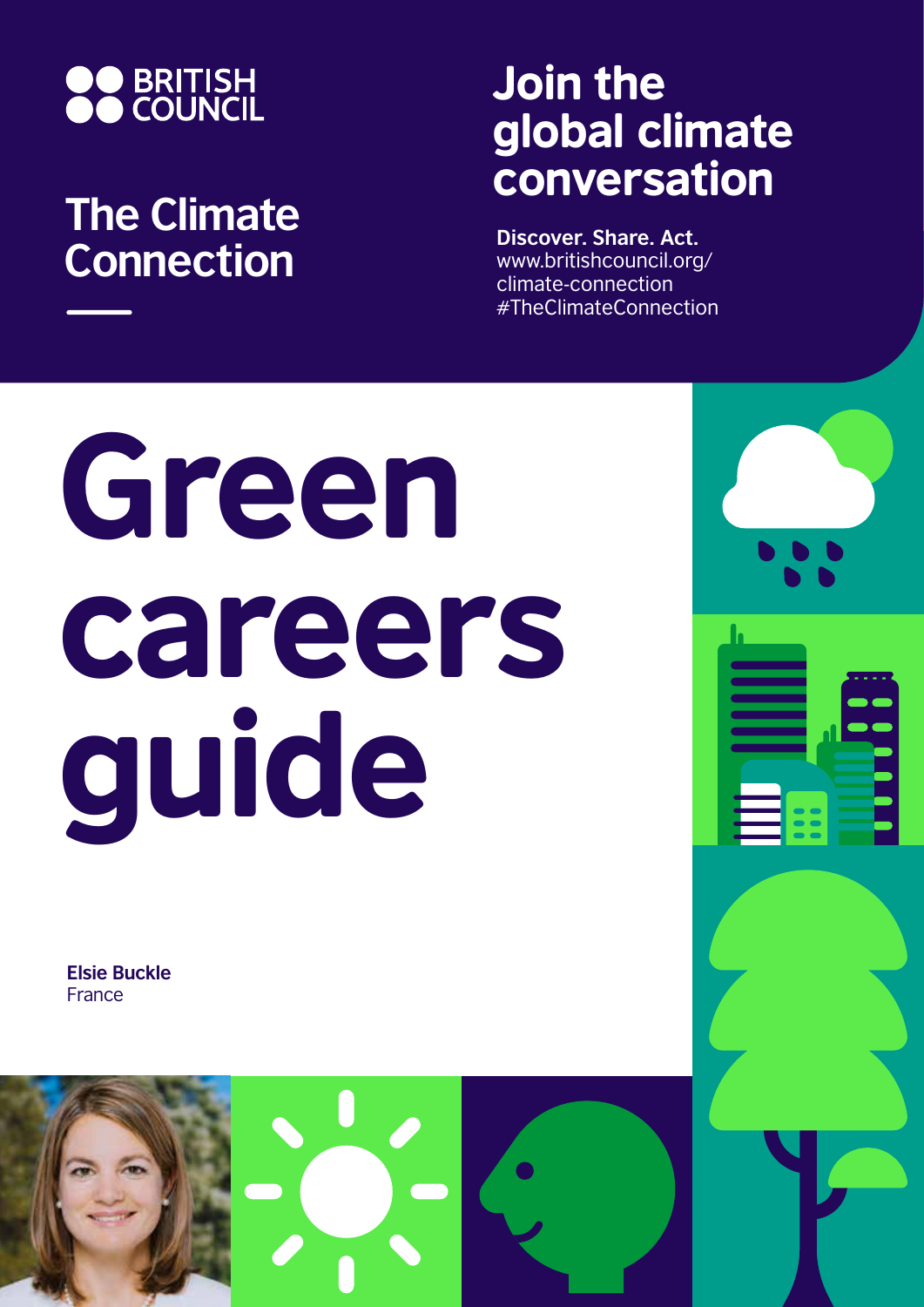## Elsie Buckle France

**When I was twenty years old (about twenty years ago), I was studying at the Institute of Political Studies in Paris, I discovered the interesting biography of Daniel Cohn-Bendit, a famous politician and leader of the Green Party in France, Germany, who then became an active Member of the European Parliament. I also read about the Constitution of the Swiss Confederation, as one of the best examples of democracy, with a great level of checks and balances, plenty of space for cultural diversity and a strong empowerment of local authorities through a highly decentralized political system. I don't think I would have guessed that I would live in Switzerland or even run for elections, one day, in this very unique country. As I grew up in the French Alps, I always felt that I belonged to the Alpine Ecosystem and Bioregion. All I was missing was a bit more of a local accent, but also a strong dose of courage to face the reality of a society that is still quite heavily dominated by men.**



My first step into politics was in 2004, after completing my Masters degree at the London School of Economics, I was able to join the team of the Green Members of the European Parliament, as an environmental policy advisor. Looking back, I think I was terribly lucky, first to get to know about the new opening, and then to be selected as an advisor. From all the jobs I have done, this was probably one of the most fascinating positions. I got to discover the EU institutions inside out, at a time when there was a growing public interest for the hot-button environmental issues, starting with climate change and energy, as well as sustainable agriculture, GMOs, and environmental health. I coordinated a public campaign for a stronger "REACH" reglementation to protect the environment and the European consumers and workers' health, from harmful chemicals. I read the multiple scientific reports about the impacts of chemicals on cancer, infertility, alergia, asthma, and their transmission from mothers to babies before these babies are even born. That was frightening. By the end of the year, I had replaced our cleaning products and cosmetics with healthier and safer alternatives. I also started buying organic fruits and vegetables, even if it was much more expensive.

In 2005, as I was working intensively for the MEPs Marie-Anne Isler-Béguin and Marie-Hélène Aubert, they offered me the opportunity to go to my first UNFCCC COP11 in Montreal, Canada. I met Agnès Sinaï, a well-respected journalist writing for Le Monde, and learned everything about international climate politics. Member States and Parties to the UN Climate Convention were negotiating the Kyoto Protocol, under an increasing level of public pressure from NGOs, already organized as a strong coalition of Climate Action Network (CAN). I found global politics even more fascinating than European

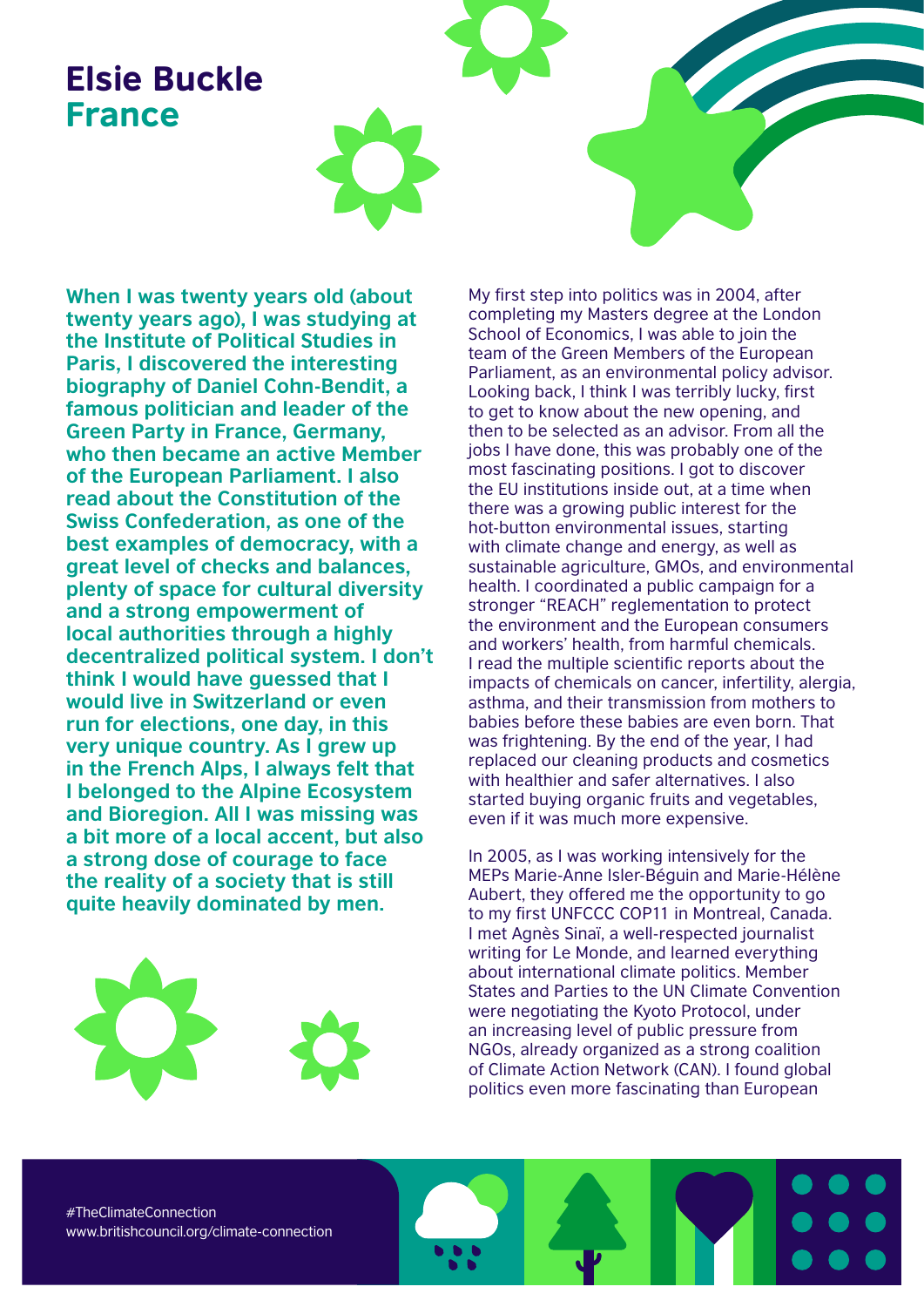

politics. Climate change also became my number one preoccupation and this has been the red thread of my professional life until now. I attended most COPs until COP21, when the Paris Agreement was sealed, including COP15 in Copenhagen, when international cooperation got close to falling apart. As we are getting close to celebrating the 5th anniversary of the Paris Agreement, I can only remember the happy ending of that long marathon.

If Copenhagen was the low point for international climate politics, that was also the time when I turned 30 years old. I decided to play "pause" on my international career and play "on" with fertility. One month later, I was pregnant with my son Lucas, who is now 10 years old. I remember running around the corridors of the UNFCCC venue in Bonn in May 2010, together with my CAN colleague Morgane Créach, who was also pregnant and due almost the same month as me. We were both quite stressed, and starting to wonder if all our efforts were useful. I had to take 10 days of medical leave after that trip. In the end Lucas was still born 3 weeks early, but not too early, on October 9th 2010. At that point, my life started to radically change. I realized that being a mother was both the most rewarding but also the most challenging job in the world. How could it be so undervalued by society?

I still wanted to "get back into it" and left IUCN for WWF to run a global campaign for climate finance in the lead up to the G20 Summit. In 2011, France had the G8 and G20 Presidency, and my multiple high-level contacts with the French government helped tremendously. I went to Deauville, the other side of France, by train, pumping my milk and trying to save it in a cooler. Lucas was still a small baby then. Arriving at the hotel, I remember watching a BBC news documentary, showing an

African woman who had to bury her own child, as she was not able to feed her baby anymore and the baby had died from starvation and dehydration. As I was still pumping the milk, and throwing it down the sink (the cooler didn't work), this image really broke my heart. How could we still live in a world of shocking inequalities? That night, my African colleague Hawa managed to convince the Senegalese delegation to include our proposed language on climate finance into the text of the G8 final communiqué and it was adopted by all Heads of States. Before the G20 Summit in Cannes, we doubled our efforts, working with a strong network of policy officers who were well connected to their governments in capital. The final text was also very well aligned with our policy asks. I had also been invited to a private meeting with President Sarkozy the day before the Summit and was interviewed by Le Monde. This costed me a lot though, as my newly appointed and inexperienced manager decided that this was not to his liking, in a mix of jealousy and willingness to control tightly what the young lady was doing.

From 2011 to 2015, I stayed out of politics, focusing on my private life, giving birth to a second child, my daughter Leïla Buckle, surviving the sleepless nights and the multiple trips to the pediatrician during the winter. I was still busy with work but not travelling as much. I learned a lot about organizing collective actions during that my time at UN Global Union. The power of building global alliances and collective networks was truly inspiring, catalyzing positive change for individual workers who were able to make their case and challenge some very rich and powerful CEOs. In 2015, just before the Paris Agreement, we managed to convince Société Générale to be the first multinational French Bank to sign an agreement with a global trade union organization.

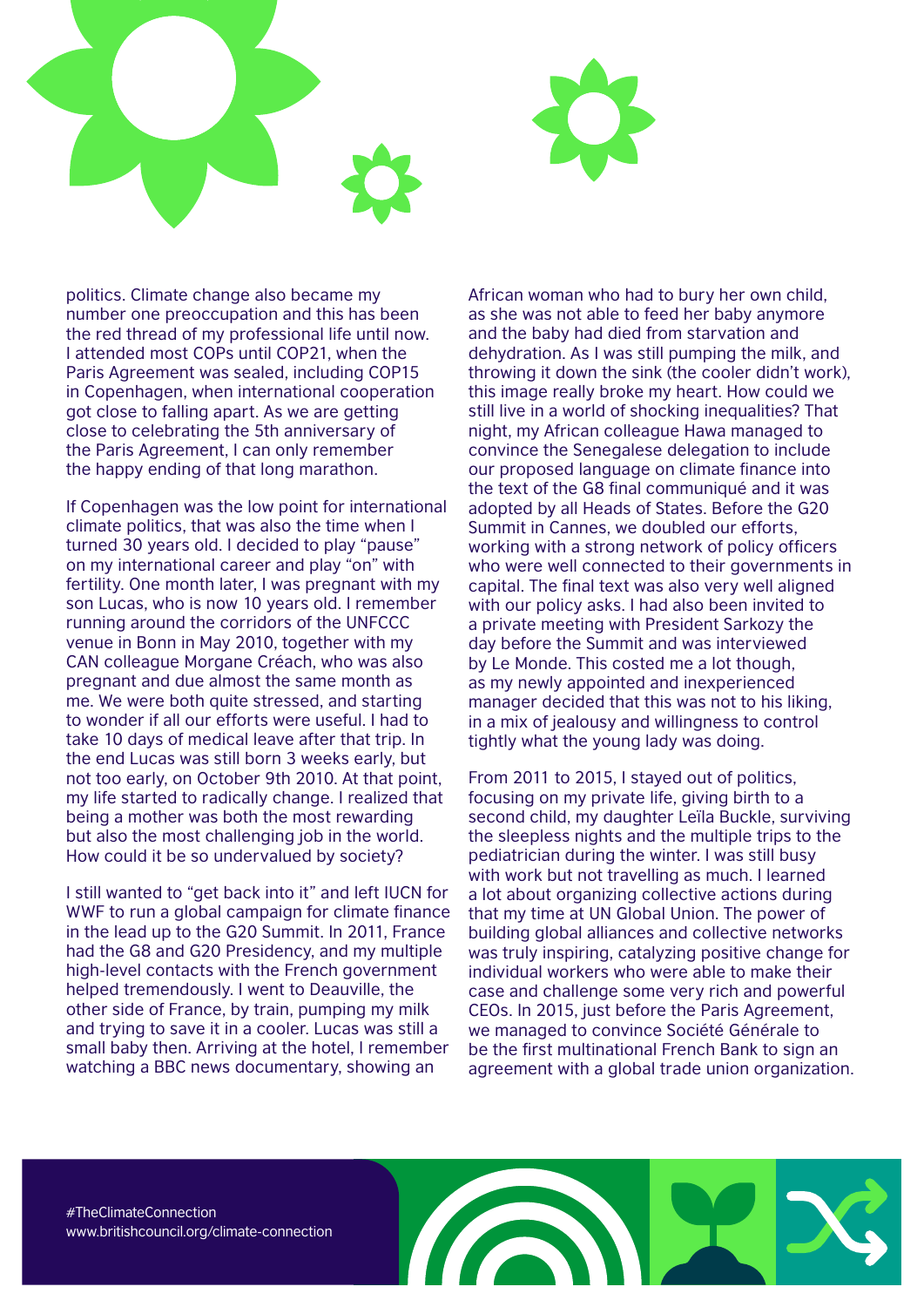



Another big win, which also costed me a lot with my direct line manager, a Brazilian man was felt challenged by the super-dynamic French lady.

That was about time to get back to my true passion for international climate politics and climate action. I joined the UN Development Programme to assist the Climate Vulnerable Forum, an influential group of 48 nations highly vulnerable to climate impacts. I learned a lot about the more discrete and highly coded politics of UN Permanent Missions and Embassies. The Philippines were running the show as CVF Chair, with a strong position that would carry a lot of political weight in the UNFCCC negotiations. A bit later, I advised President Hilda Heine, an inspiring woman leading the Republic of the Marshall Islands and CVF Chair in 2018. We organized the first ever online Climate Summit with 42 Heads of States and Ministers calling for more climate ambition and NDC enhancement. That was before COVID 19 had brought these online Summits into our lives, as the "new normal". I was working for CAN-International as Special Projects Director and saw our Executive Director being suspended from his job from one day to the next. The Board had taken this decision after some serious allegations of harassment and mobbing had been made by many women, including a young lady who very sadly committed suicide. When the news broke out into the media, with hundreds of climate journalists reading the news in Climate Home, I decided to focus on the CVF Summit to make it a success for Hilda Heine, for her leadership, as well as for the 48 countries affected by climate change. We succeeded, sleeping on average 3 hours a night for 2 weeks. This had a heavy toll on my work-life balance.

I also advised Ambassador Khan, one of the most inspiring woman leader I have ever met, when she was appointed as Chief Negotiator for the UNFCCC COP23 Fijian Presidency. Watching her

conducting all these high-level consultations gave me a glimpse into what a top-level politician could do. She was truly the best, both at listening with empathy to get all countries on board for the inside game, and at building a network of highly trusted non-state actors to support her on the outside game, through the Talanoa Dialogue. Once again, she was probably too brilliant. The Prime Minister thanked her for her work, shortly after COP23. I felt disheartened when watching the news without being able to help. What could we do to better protect women leaders ?

Finally, in 2020, as I turned 40 in the middle of the fires that were ravaging Australia, I decided that my turn had come to step up. I came back from that family Christmas trip, even more determined than ever to engage in real politics and fight for climate action, here and now. As I was still advising the UN, I founded Climate & Sustainability, a platform of "radical collaboration" set up to connect people and organizations who share the same sense of urgency and are ready to go beyond their logos and egos to accelerate action and amplify impacts. It turned out to be a super useful concept and catalyzer to develop and grow the Planetary Emergency Partnership, which now brings together more than 300 leaders from around the world to advocate for a green, healthy and just economic recovery.

Another U-turn happened. And I must thank my former IUCN colleagues Nadine McCormick for this. She contacted me to talk about the idea of running dialogues to catalyze a deep transformation and systemic change at the local level. As I was already a Member of the Local Council, we both decided to test this approach by convening a local dialogue with all political parties, to come together and discuss how we could address the climate emergency, going beyond the traditional political boundaries and partisan logos. And it worked. After nearly

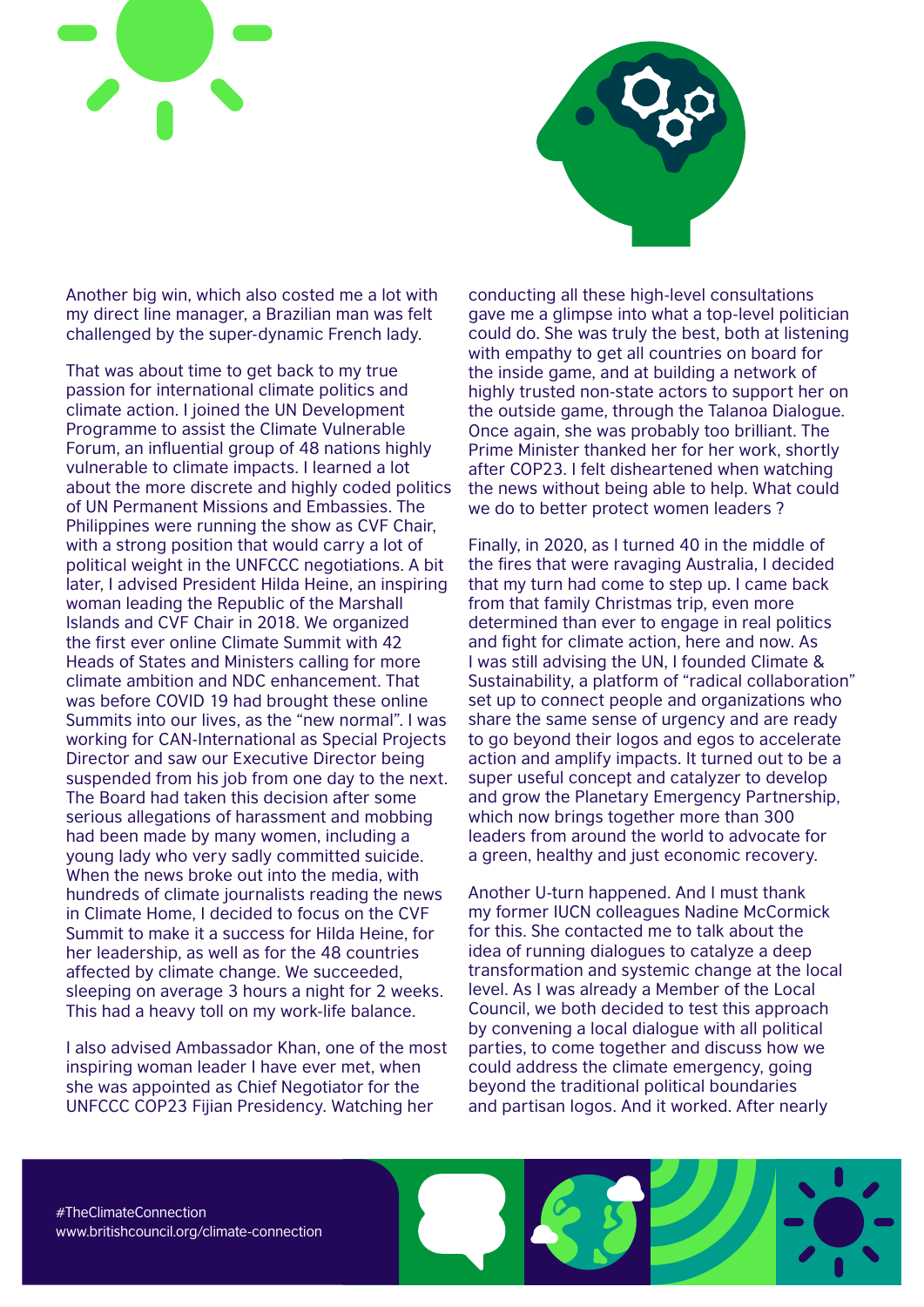18 months and more than 7 meetings, we have infused the "Talanoa Dialogue" spirit into these local meetings, creating a space of trust and deep listening. We managed to get a few proposals approved by the Local Council, including the Plan for the development of solar energy, and the Climate Action Plan.

After the first wave of COVID-19, we went a bit further by organizing a public Citizens Forum on the 9th of September 2020, to talk about the future of the city of Nyon, and more broadly the future we want after COVID, with several roundtable discussions and dialogues focusing on energy, transport, food and nature-based solutions. I had been approached by several Members of the Green Party to run for elections and was considering it as an option, but tempted to say no, to preserve my already challenged work-life balance and my busy family life. But that night, I changed my mind. There was so much energy and enthusiasm in the room that it was irresistible. We had organized the Forum in the main room of the City Council. Suddenly I could picture how things would be different if all these people were elected as new Members of the Council. It would just revolutionize local politics, with a much younger, more feminized and just a more diverse group of people elected for decision-making.

That was only the start of the adventure. After that, I had to present myself and my vision for the city to our internal local group members who ended up voting for Pierre Wahlen and myself as the two lead candidates for the "Municipalité", the executive power at the city of Nyon. We are now working as a tandem, as a woman and man, getting to know each other and finding out how we can best maximize our complementarities to get the best score ever in the local elections coming up in March 2021. It is quite challenging, but also fascinating. We are now finalizing the

full list of nearly 30 candidates for the Local Council as well, aiming for gender balance, or at least getting as close as possible to 15 women on the list. And it is not easy. I can see myself when I ask my girlfriends if they want to join: "I am already so busy with my job and my kids, when could I find the time for this?". But the truth is that there is never ever enough time in your life to do everything you want to do. So why not make the space and time for the things that matter the most: the future of your city, your community, and real action on the ground to prepare a better future for your children, my children, and generations to come.

We should all engage more in politics, not just to talk about it, but also to get things done. It is too easy to say that our leaders are not good enough. What about you, me, and others? Are up for the job? And if not you, then who else? I am not saying that this is for everyone. And I am myself learning every single day, in a fast-learning curve, about what it means to go into politics. There will be tough moments, painful criticism (and sometimes this can even come from your own camp, or from your own family!). But overall, you will never be alone. You may lose 1 friend, but you will make 9 new friends. First, among women involved in politics, there is a lot of solidarity. And this might be because it is a rather hostile environment. That brings us closer to each other, with the willingness to make other women succeed. Not all of them will behave like that, and women can even be more competitive than men, and deploy a huge amount of masculine energy for domination. But when the feminine energy comes back, it can trigger magic. And this is actually when women and men work together that teams perform the best. There are multiple studies demonstrating this as a fact. We all have our share of masculine and feminine energy, the ying and the yang. When there is balance, there is harmony. And when there is harmony, much larger groups are able to